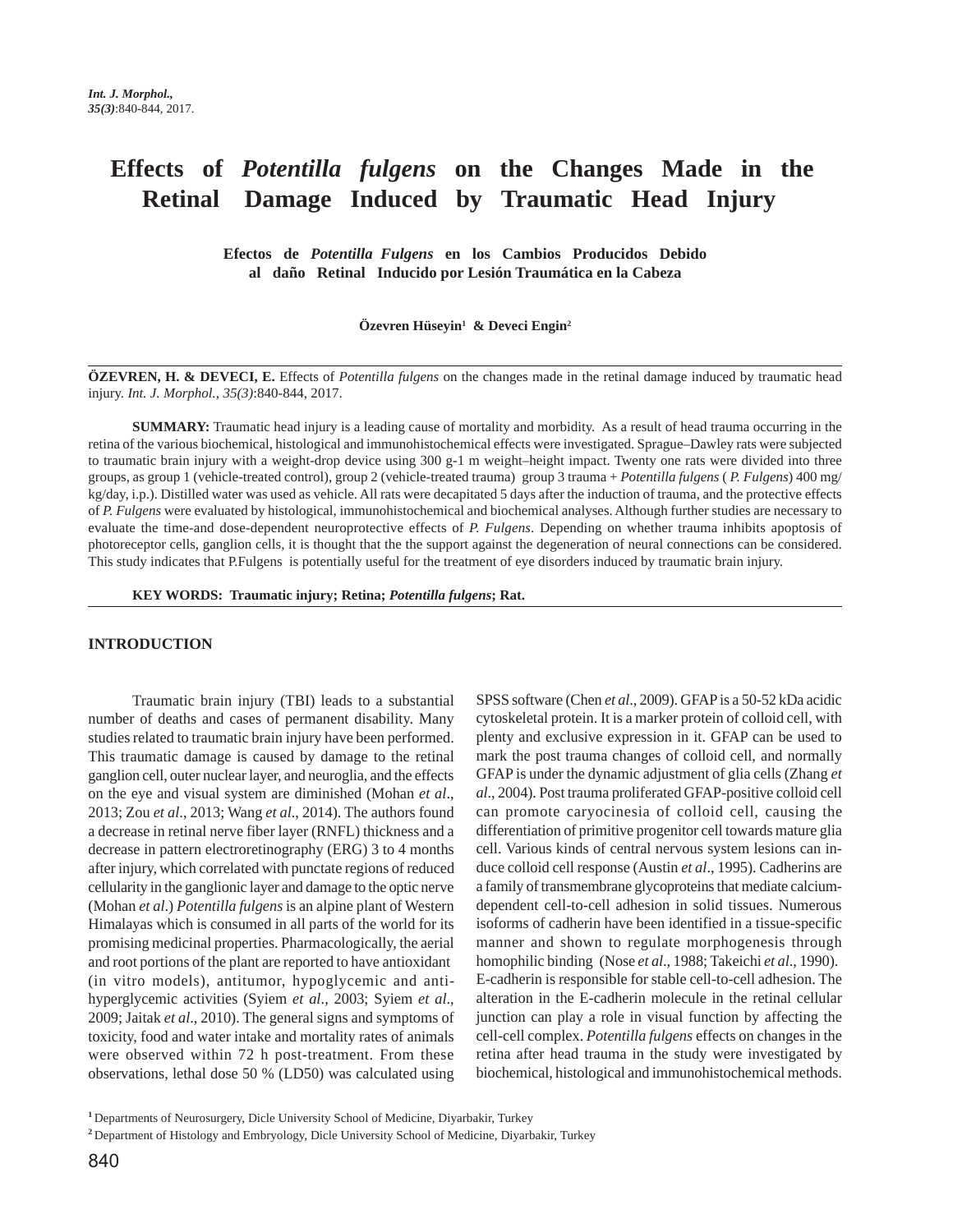## **MATERIAL AND METHOD**

The investigation was conducted in accordance with the Guide for the Care and Use of Laboratory Animals published by US National Institutes of Health (NIH Publication no. 85-23, revised 1996). All experimental protocols were approved by the Dıcle University Animal Care and Use Committee. Male Sprague-Dawley rats (300–350 g) were housed in an air-conditioned room with 12-h light and dark cycles, where the temperature ( $23\pm2$  °C) and relative humidity (65-70 %) were kept constant. The animals were anesthetized by an intraperitoneal injection of 5 mg/kg xylazine HCl (Rompun, Bayer HealthCare AG, Germany) and 40 mg/kg ketamine HCl (Ketalar, Pfizer Inc., USA), and were allowed to breathe spontaneously. A rectal probe was inserted, and the animals were positioned on a heating pad that maintained the body temperature at 37 °C. Briefly, a trauma device which works by dropping a constant weight from a specific height through a tube was used. Thirty minutes after the trauma, rats were injected either saline or *Potentilla fulgens* (400 mg/kg/ day) via intraperitoneally. On the fifth day all the 40 animals were killed after TBI. Each group consisted of 10 animals. These rats were used for biochemical and histopathological

analysis. The MDA level and SOD, GSH-Px, and CAT activity were determined in each retina and the average values of each group were calculated

**Statistical analysis.** Statistical analysis was carried out using GraphPad Prism 4.0 software (GraphPad Software, 2003, San Diego, CA, USA). All data are presented as mean ± standard deviation (SD). Groups of data were compared with an analysis of variance (ANOVA) followed by Tukey's multiple comparison tests. Values of p<0.05 were considered as significant.

## **RESULTS AND DISCUSSION**

When the trauma group was compared with the control and *P. Fulgens* groups, the MDA values were significantly increased (p< 0.05). Treatment with *P. Fulgens* significantly decreased the MDA levels compared with the trauma group ( $p$ < 0.05). There were no statistically significant differences between the control and *P. Fulgens* groups (p= 0.488).Following TBI, tissue GSH-Px levels decreased significantly when both the control and *P. Fulgens*

| Table I. Biochemical results relevant to the study groups. |  |  |  |  |
|------------------------------------------------------------|--|--|--|--|
|------------------------------------------------------------|--|--|--|--|

| Groups           | Control group    | Potentilla. Fulgens group | Trauma            | $Trauma+Pot$ |
|------------------|------------------|---------------------------|-------------------|--------------|
| MDA (nmo l/g)    | $20.71 \pm 1.19$ | $20.31 \pm 0.59$          | $34.88 \pm 0.99*$ | 27.71        |
| $GSH-PX$ $(U/g)$ | $24.17\pm0.43$   | $24.44\pm0.58$            | $15.69 \pm 0.63*$ | 21.21        |
| SOD (U/g)        | $0.89 \pm 0.028$ | $0.90 \pm 0.022$          | $0.58 \pm 0.018*$ | $0.78\pm$    |
| CAT(K/g)         | $1.60 \pm 0.003$ | $1.59 \pm 0.006*$         | $1.26 \pm 0.049*$ | $1.45 \pm$   |

Values are represented as mean±SD. MDA: malondialdehyde, GSH-Px: glutathione peroxidase, SOD: superoxide dismutase, CAT: Catalase \* p<0.05, versus control, +p<0.05, trauma + *P. Fulgens* versus trauma



Fig. 1A .Control group: Normal appearance of the internal and outer nuclear layers and the normal organization of the retinal ganglionic layer. H-E staining Bar 50 µm, B-Trauma group, Organization and degeneration of cells in the inner and outer nuclear layers (arrow), dilation and hemorrhage in the blood vessels of the ganglionic layer (arrow), H-E staining Bar 50 µm. C. Trauma+*P.fulgens* group: Degeneration of cells in the inner and outer nuclear layers, degeneration of the inner and outer plexiform layers, fibrous structures regular shedding of the ganglionic layer, no dilatation and no bleeding in the blood vessels of the ganglionic layer, H-E staining Bar 50 µm,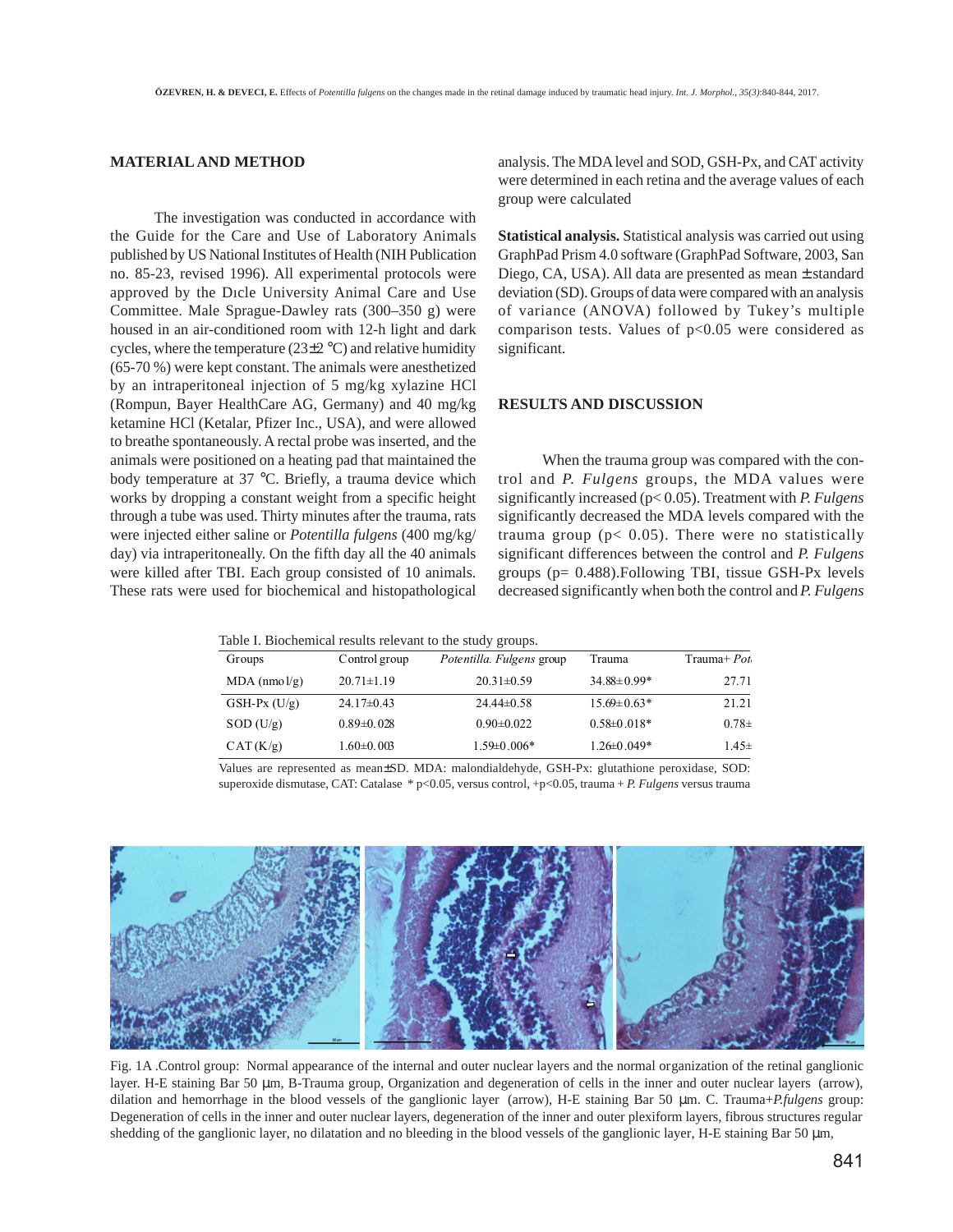

Fig. 2A. Control group: Regular distribution of E-cadherin expression in the ganglionic layer, regular internal and external plexiform layers in cells in the inner and outer nuclear layers, E-cadherin immunohistochemical staining Bar 50 µm. B. Trauma group: The separation in the cells in the inner and outer nuclear layers and the expression of E-cadherin is weak (arrow), E-cadherin immunohistochemical staining Bar 50 µm. C. Trauma+*P.fulgens* group: E-cadherin expression is positive in cells in the inner and outer nuclear layer, membranes and cellular connections, E-cadherin immunohistochemical staining Bar 50 µm, D. Control group: GFAP protein expression in the ganglionic layer and inner and outer layers plexiform GFAP immunohistochemical staining Bar 50 µm, E. Trauma group An increase in GFAP expression in the ganglionic layer,GFAP immunohistochemical staining Bar 50 µm. F. Trauma+*P.fulgens* group:Weak GFAP expression in plexiform layer and ganglion cells, GFAP immunohistochemical staining Bar 50 µm.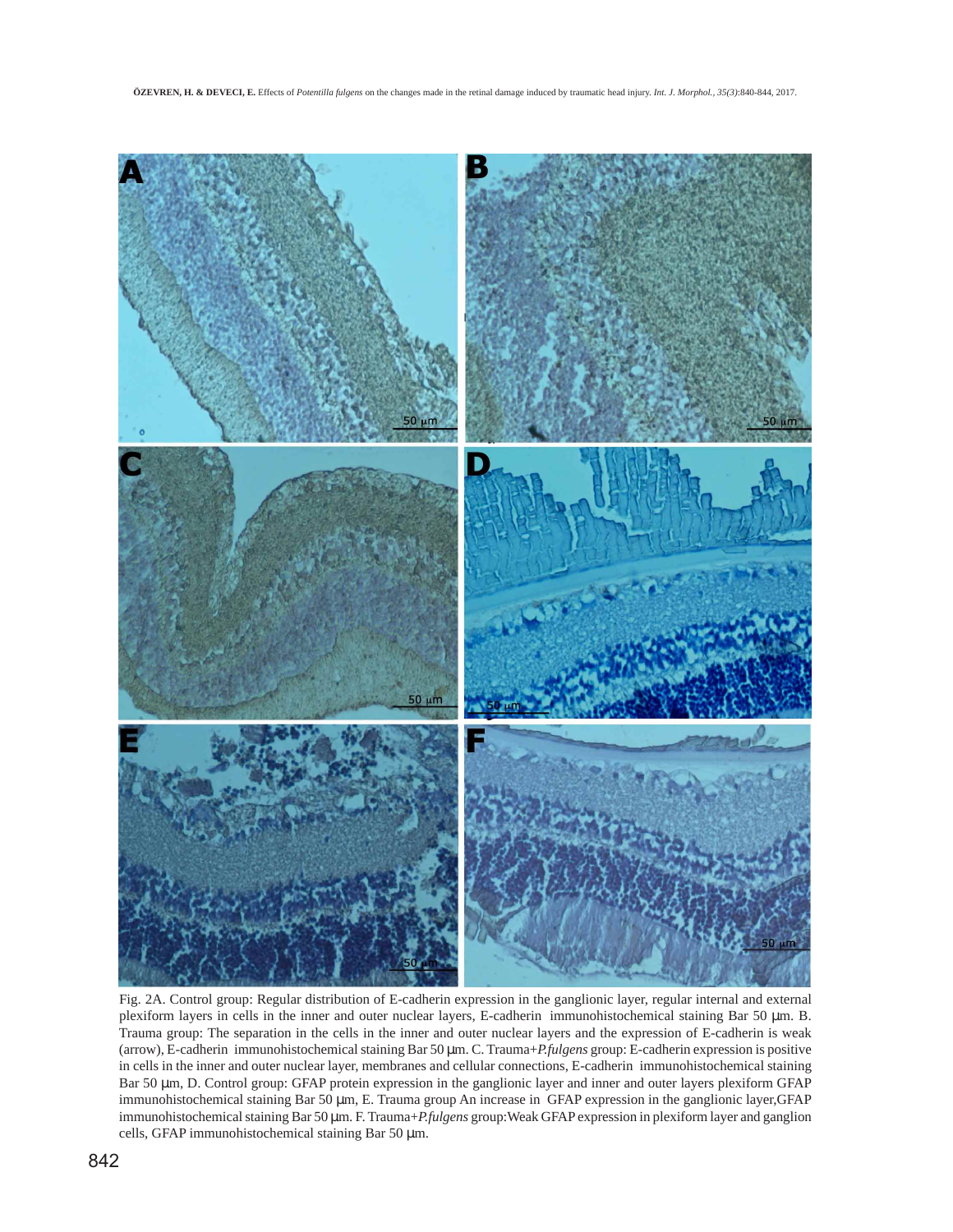groups were compared with the trauma group ( $p$ < 0.05). Treatments with *P. Fulgens* significantly increased the tissue GSH-Px levels compared with the trauma group ( $p < 0.05$ ). There were no also significant differences between the control and *P. Fulgens* groups (p=0.383). When the tissue SOD activities of the control and *P. Fulgens* groups were compared with that of the trauma group, a statistically significant difference was observed ( $p < 0.05$ ); these data showed that after TBI, tissue SOD activity was decreased. Treatment with *P. Fulgens* significantly increased the tissue SOD activity  $(p < 0.05)$ . There were no significant differences between the control and *P. Fulgens* groups ( $p = 0.496$ ). Following TBI, tissue CAT activity decreased significantly when both the control and *P. Fulgens* groups were compared with the trauma group (p < 0.05). Treatments with *P. Fulgens* significantly increased the tissue CAT activity compared with the trauma group ( $p < 0.05$ ). There were significant differences between the control and *P. Fulgens* groups (p < 0.05). The biochemical results of the study are summarized in Table I.

Traumatic brain injury (TBI) is significantly associated with the over-production of reactive oxygen species. Traumatic brain injury self-reported visual complaints and symptoms such as blurry vision and photosensitivity and visual impairment such as visual acuity loss and visual field defects are reported (Brahm *et al*., 2009). Cadherins play distinctive roles in retinal regeneration. The differentiation between the signal paths of cells and has a fundamental role in the identification of cell-cell contact (Austin *et al*.; Dorsky *et al*., 1997). Tzekov *et al*. (2014) observed that cellularity decreased in the inner retina layer and ganglionic layer after trauma. In our study, it was observed that the inner and outer nuclear layer cellular integrity decreased after trauma, and the integrity of membranes deteriorated (Fig. 2b). GFAP is the major protein of glial intermediate filaments in astrocytes. It has been proposed as a specific marker for assessing astrocytic response to injury. An increase in GFAP expression is a cardinal feature of many pathological conditions of the CNS and astrocytes (Hausmann *et al*., 2000; Yu *et al*., 2004). GFAP is a 51-kDa intermediate filament protein found in the astrocytes, neuroglia end-feet and processes. Although neuroglia in normal rat retinas express little or no GFAP (Bignami & Dahl, 1979). Increased expression of GFAP in neuroglia in the retina and in astrocytes of the optic nerve is a well-known biomarker of retinal degeneration (Lewis & Fisher, 2003). In our study, GFAP expression increased in retina after trauma (Fig. 2e). Increased GFAP expression in the retina may be the result of an inflammatory response and tissue damage after Traumatic head injury. It is thought that the integrity of the cell-cell junction can be protected and the antioxidant effect as a result of the regulation of the

glial structure and the modification of the affected mullerian cells. We believe that *P. Fulgens* may be useful in preventing retinal damage resulting from traumatic head trauma, especially when used in clinics with adequate dosing and administration methods.

**ÖZEVREN, H. & DEVECI, E.** Efectos de *Potentilla fulgens* en los cambios producidos debido al daño retinal inducido por lesión traumática en la cabeza. *Int. J. Morphol., 35(3)*:840-844, 2017.

**RESUMEN:** El trauma de cráneo es una de las principales causas de morbilidad y mortalidad. Como resultado de un traumatismo craneal, la retina puede sufrir diversos efectos bioquímicos, histológicos e inmunohistoquímicos. Veintiún ratas Sprague-Dawley fueron sometidas a lesión craneal traumática con un dispositivo, de caída de peso, usando un impacto de 300 g-1 m de peso-altura. Las ratas fueron divididas en tres grupos: grupo 1 (control), grupo 2 (traumatismo) y grupo 3 trauma + *Potentilla fulgens* (400 mg / kg / día, i. p.). Se usó agua destilada como vehículo en todos los grupos. Las ratas fueron decapitadas 5 días después de la inducción del trauma, y se evaluaron los efectos protectores de *P. Fulgens* mediante análisis histológicos, inmunohistoquímicos y bioquímicos. Es necesario realizar más estudios para evaluar los efectos neuroprotectores, dependientes del tiempo y la dosis, de *P. Fulgens*. Dependiendo si el trauma inhibe la apoptosis de las células fotorreceptoras, se estima que la disposición de las células ganglionares ayuda contra la degeneración de las conexiones neuronales. *P. Fulgens* ha demostrado ser efectivo para el tratamiento de los trastornos oculares inducidos por lesión cerebral traumática.

**PALABRAS CLAVE: Lesión traumática; Retina;** *Potentilla fulgens***; Rata.**

#### **REFERENCES**

- Austin, C. P.; Feldman, D. E.; Ida, J. A. Jr. & Cepko, C. L. Vertebrate retinal ganglion cells are selected from competent progenitors by the action of Notch. *Development, 121(11)*:3637-50, 1995.
- Bignami, A. & Dahl, D. The radial glia of Müller in the rat retina and their response to injury. An immunofluorescence study with antibodies to the glial fibrillary acidic (GFA) protein. *Exp. Eye Res., 28(1)*:63-9, 1979.
- Brahm, K. D.; Wilgenburg, H. M.; Kirby, J.; Ingalla, S.; Chang, C. Y. & Goodrich, G. L. Visual impairment and dysfunction in combat-injured servicemembers with traumatic brain injury. *Optom. Vis. Sci., 86(7)*:817- 25, 2009.
- Chen, W.; Fu, X. B.; Ge, S. L.; Sun, T. Z.; Li, W. J. & Sheng, Z. Y. Acid fibroblast growth factor reduces rat intestinal mucosal damage caused by ischemia-reperfusion insult. *World J. Gastroenterol., 11(41)*:6477- 82, 2009.
- Dorsky, R. I.; Chang, W. S.; Rapaport, D. H. & Harris, W. A. Regulation of neuronal diversity in the Xenopus retina by Delta signalling. *Nature, 385(6611)*:67-70, 1997.
- Hausmann, R.; Riess, R.; Fieguth, A. & Betz, P. Immunohistochemical investigations on the course of astroglial GFAP expression following human brain injury. *Int. J. Legal Med., 113(2)*:70-5, 2000.
- Jaitak, V.; Kaul, K. & Kaul, V. K. Review on pharmaceutical properties